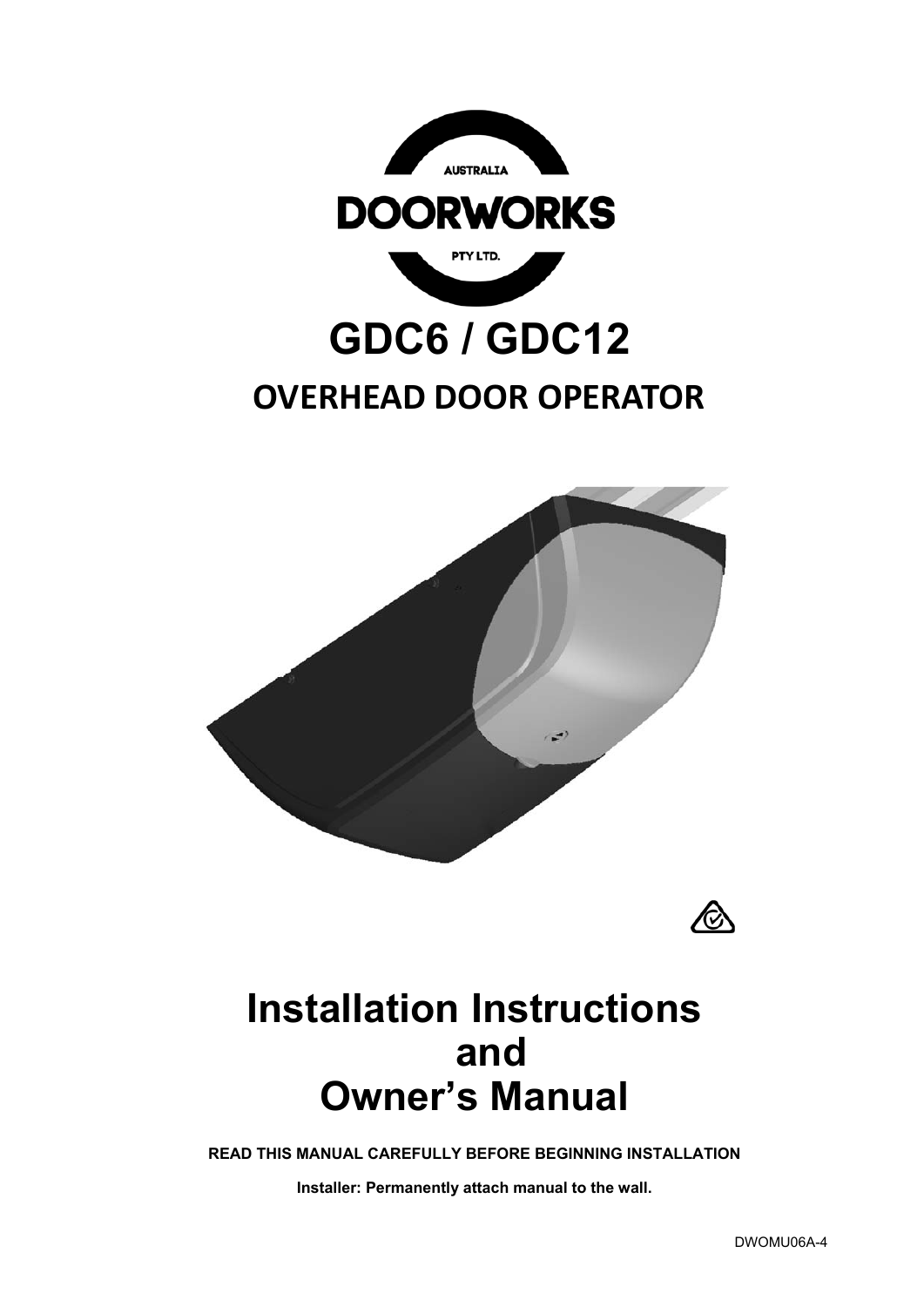# **Specification**

| <b>Electrical Rating</b> | GDC6            | GDC <sub>12</sub> |  |
|--------------------------|-----------------|-------------------|--|
| Input                    | AC 230V 50/60Hz |                   |  |
| Current                  | ~1A             |                   |  |
| Power                    | ~200W           |                   |  |

### **Motor**

| $\tau_{\text{Vpe}}$ | DC 24V Brush      |          |  |
|---------------------|-------------------|----------|--|
| Max. capacity       | 600<br><b>Nmm</b> | 1000 Nmm |  |

### **Operation**

| .<br>∟ıftınç<br>⊧capacıtv | 35kg<br><b>Balanced Door</b> |
|---------------------------|------------------------------|
| `ravel rate               | approx.                      |
|                           | !50mm/s                      |

### **Door Type**

| Max. Door Size                  | .4m'             | 18m' |
|---------------------------------|------------------|------|
| <b>Travel/Force Adjustments</b> | Digital controls |      |

### **Courtesy Light**

|                      | --            |
|----------------------|---------------|
| Light bulb           | arrav         |
| ∽                    | LED array     |
| time<br>ا ۱۵<br>une, | mır<br>lites. |

### **Transmitter**

| Frequency       | 433MHz                 |
|-----------------|------------------------|
| Operation range | 50m (open-field)       |
| Coding type     | Fixed-code             |
| Battery         | 12V (A23 Alkaline) x 1 |

### **Safety and Features**

| Soft opening and closing                      |  |
|-----------------------------------------------|--|
| Safety reverse on closing and stop on opening |  |

### **Miscellaneous**

| Operating temperature | $-20^{\circ}$ C to +50 $^{\circ}$ C |
|-----------------------|-------------------------------------|
| Dimension (mm)        | 411 L x 212 W x 175 H               |
| Weight                | 5kg approx.                         |

### **Accessories (Optional)**

| Wall Push Button (Standard / Illuminated / Wireless) |
|------------------------------------------------------|
| Wireless Keypad                                      |
| 1/2/3/4 Button Transmitters                          |
| Safety Photo Eye System                              |
|                                                      |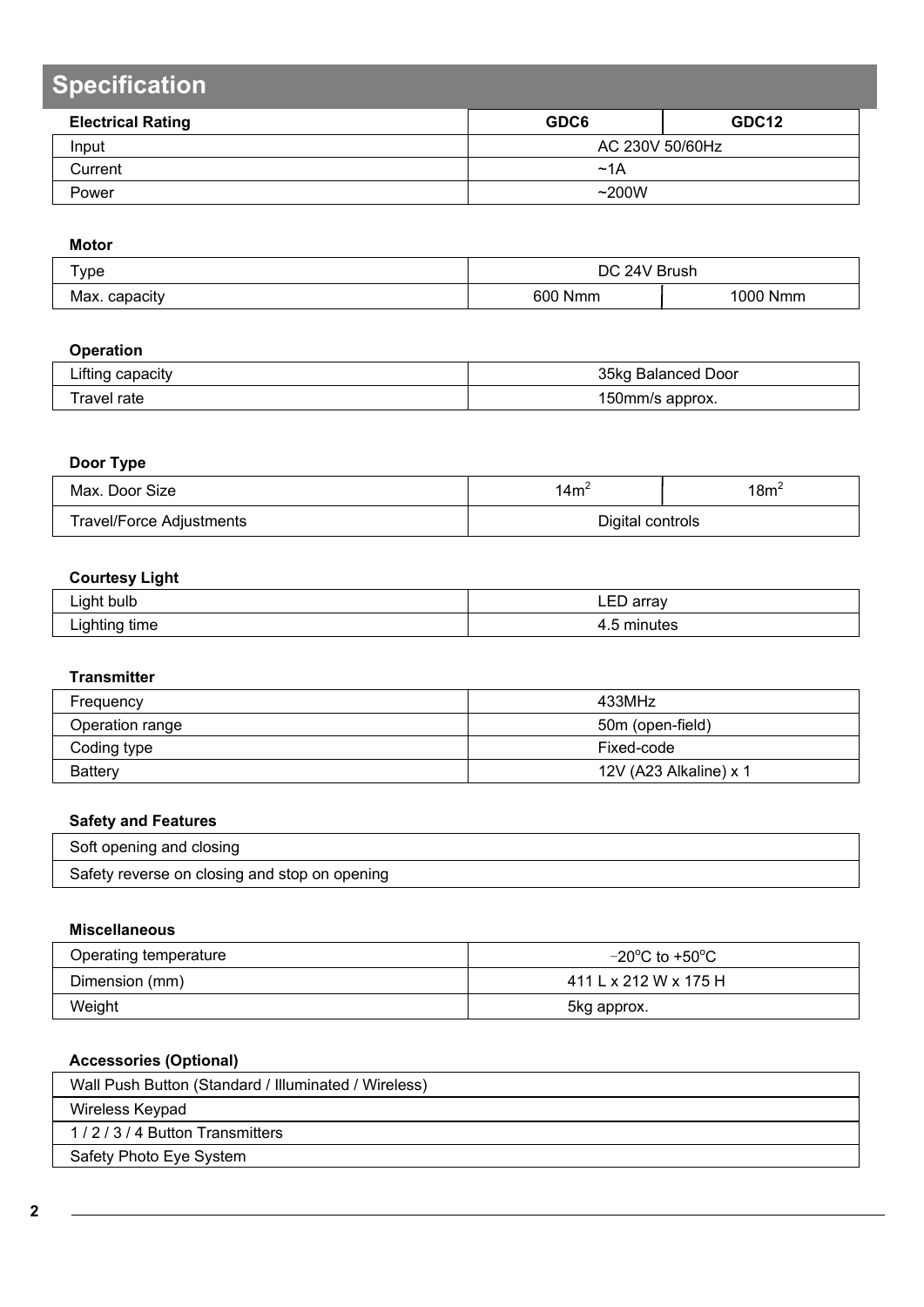## **Read and Follow These Important Safety Instructions**

### You will see **Warning** and **Caution** statements on the following Pages.

Read and follow these safety instructions carefully. Failure to do so could result in serious personal injury or death.



**Warning** means that severe injury or death may result from failure to follow instructions **Caution** means that property damage or injury may result from failure to follow instructions

- Be sure to read and follow all instructions carefully.
- To reduce the risk of electric shock, this equipment has a grounding type plug, that has a third (grounding) pin. This plug will only fit into a grounding type outlet. If the Plug does not fit into the outlet, contact a qualified electrician to install the proper outlet. Do not change the plug in any way.
- Check to make sure the garage door is properly installed and balanced. **Garage door & parts are under extreme tension and under no circumstance should you attempt to adjust on your own**. Have a qualified garage door service person make repairs to cables, spring and other hardware before installing the opener.
- Install Entrapment Warning Label next to control button. Read the Control Adjustment Warning Label. Install Emergency Release Tag to the Emergency Release Cord. Mount the Emergency Release Knob 180cm from the floor. Use the manual release only to disengage the trolley. Do not use the Red Release Cord and Knob to pull door up or down. If possible, use the Emergency Release only when the door is closed.
- Do not connect opener to power source until instructed. Install door opener 210cm or more above floor.
- After installing opener, the door must reverse when it comes in contact with a 5cm high object. Check this safety feature often
- REMOVE ALL ROPES CONNECTED TO THE GARAGE DOOR.
- DISENGAGE ALL EXISTING GARAGE DOOR LOCKS TO AVOID DAMAGE TO THE GARAGE DOOR.
- Fiberglass, aluminum and steel doors must be reinforced to prevent damage. Consult with manufacturer for recommendations.
- All installation and wiring must be done in strict compliance with local and state building and electrical codes. Connect the power cord to a properly grounded outlet only. Do not in any way alter or remove the grounding pin. Photo Eye System must be installed properly. Operators recommend Photo Eye System is installed on every garage door for your added protection. Opening doors must not close and Closing doors must open once the beam is broken. See the test procedure page 16.
- Locate push button within sight of garage door, away from all moving parts and out of reach of children (minimum 150cm above floor). To reduce the risk of injury to persons, use this operator only with a sectional door.
- Never operate the opener if the system is not operating properly.
- Always disconnect electric power before making repairs or removing cover.
- Activate opener only when the door is in full view and free from obstructions.
- No one should enter or leave the garage while the door is moving. Do not allow children to play near, or operate the door. Keep the remote control away from children.
- After Installation is complete fasten this manual near the garage door. Perform periodic safety checks and recommended maintenance and adjustments.
- NEVER GO UNDER A STOPPED, PARTIALLY OPEN DOOR.
- Test door opener monthly. The garage door MUST reverse on contact with a 5cm high object (or a two by 4 board laid flat) on the floor. After adjusting either the force or the limit of travel, retest the door opener. Failure to adjust the opener properly increases the risk of severe injury or death.
- For products having an emergency release, when possible, use the emergency release only when the door is closed. Use caution when using this release with the door open. Weak or broken springs are capable of increasing the rate of door closure and increasing the risk of severe injury or death.
- KEEP GARAGE DOORS PROPERLY BALANCED. See owner's manual. An improperly balanced door increases the risk of severe injury or death. Have a qualified service person make repairs to cables, spring assemblies, and other hardware.
- SAVE THESE INSTRUCTIONS.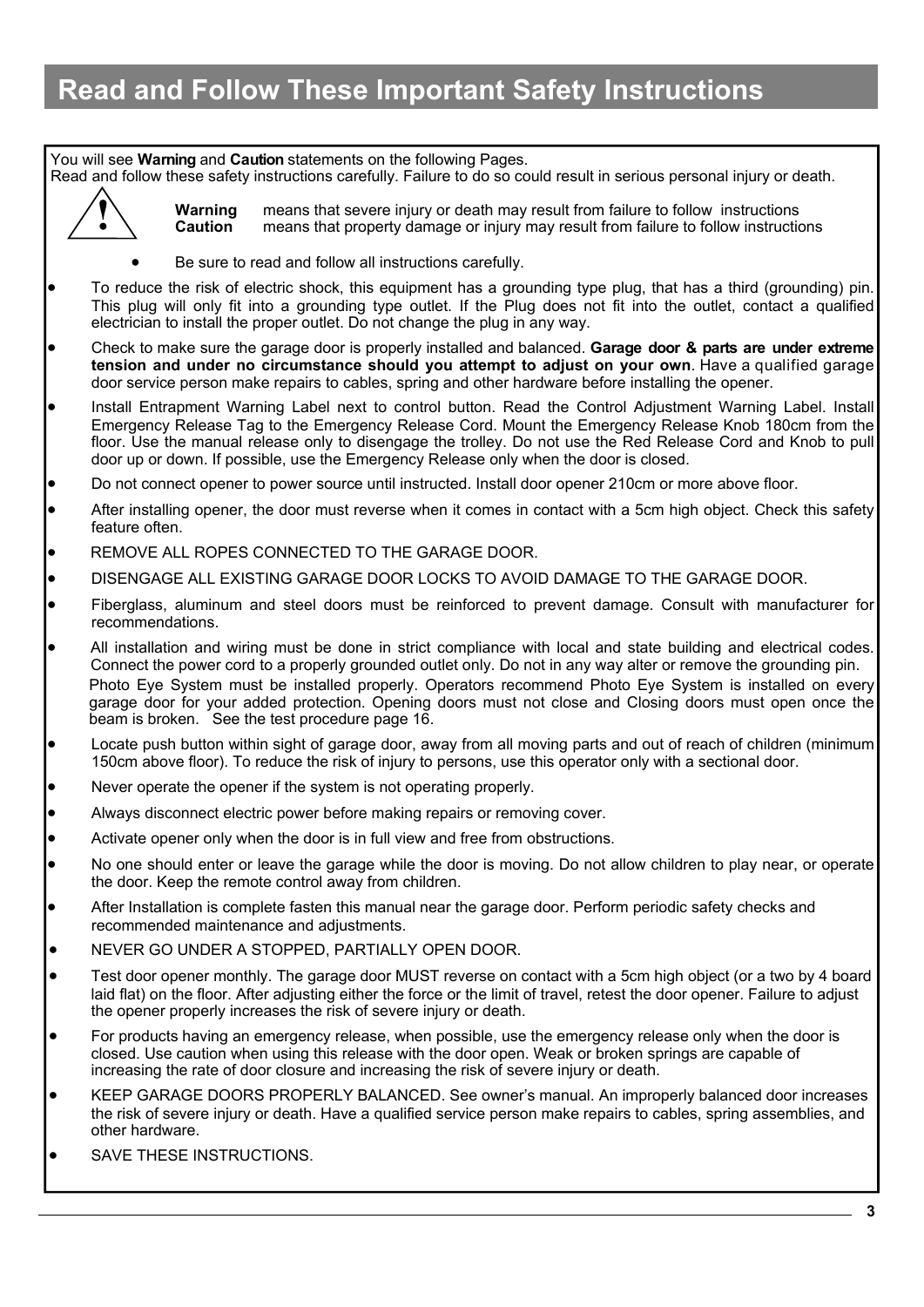### **Product Features**

- 1. Motor: Permanent Magnet Direct Current 24V DC Brush Motor.
- 2. Opener Lights: Turn on and off automatically with 4.5 minutes illumination for your safety and convenience.
- 3. Sensing System: A built-in sensing system detects obstructions during door operation. If in the Downward (close) travel mode, the Opener will sense an obstruction and reverse to the full open position. In the Open mode, the Opener will stop. In both cases the operator will beep continuously for 20 seconds. Since all doors are different, the Sensing System has independent adjustments for customizing the level of force for the normal opening and closing of specific door.
- 4. Close Limit positioning: In winter months it's common for small pieces of ice or packed snow to be trapped under the door. Ground swelling may also effect the close limit setting of the Opener. The Close Limit Switch overrides the Sensing System under the last 5cm of closing travel and prevents the door from reversing if it encounters an obstruction at this point. In case, it's about time to shovel the snow or re-adjust the close limit higher.
- 5. Emergency Release: A pull cord allows manual disconnect and operation of door during power failure. Unit will automatically reconnect when release is reset (the trolley release lever is snapped back to its original position), power is restored and Opener is activated.
- 6. Mechanical Door Lock: When properly adjusted, opener locks door in closed position preventing unwanted entry.
- 7. Easy Connect Continuous Monitor Entrapment System: System allows quick and easy installation of "Silent Guard" Photo Eye System while control circuitry monitors these devices continuously for proper operation.
- 8. Constant Contact to Close: For utmost safety if Photo Eye system fails constant contact of mechanical push button is necessary to close door. In this mode of operation, a radio transmitter cannot be used to close door.
- 9. Momentary Contact to Close: Single touch to Radio Transmitter or Wall Button will allow door to close as long as Silent Guard Photo eye system is operational.
- 10. Photo Eye System: An invisible infra-red beam of light guards the door opening and reverses a downward moving door if the beam is broken by a stationary or moving object. If the beam is broken, the opener will beep for 20 seconds. Motor control circuitry constantly monitors the Photo Eye System for proper operation.
- 11. Digital Radio Control: Built in allowing over 1.6 million private codes, easily selected without use of tools. Bright transmitter LED indicates operation and monitors battery condition.
- 12. Auto Force Learning: After setting the Up Limit and Down Limit is complete the door will run once from the Up Limit to the Down Limit the data from this is stored in the memory. The red and green LED turn off and the opener beeps 3x, the learning is then complete.
- 13. Soft Open/Close: The door soft open/close for a distance of 20-30cm depending on the size of the door being lifted.
- 14. Security Switch: When the Security Switch is activated the Door will not be able to operate. Signal from the Wall Box, Transmitter, Push Button, and Up/Down button are all ignored. Light button will continue to function normally.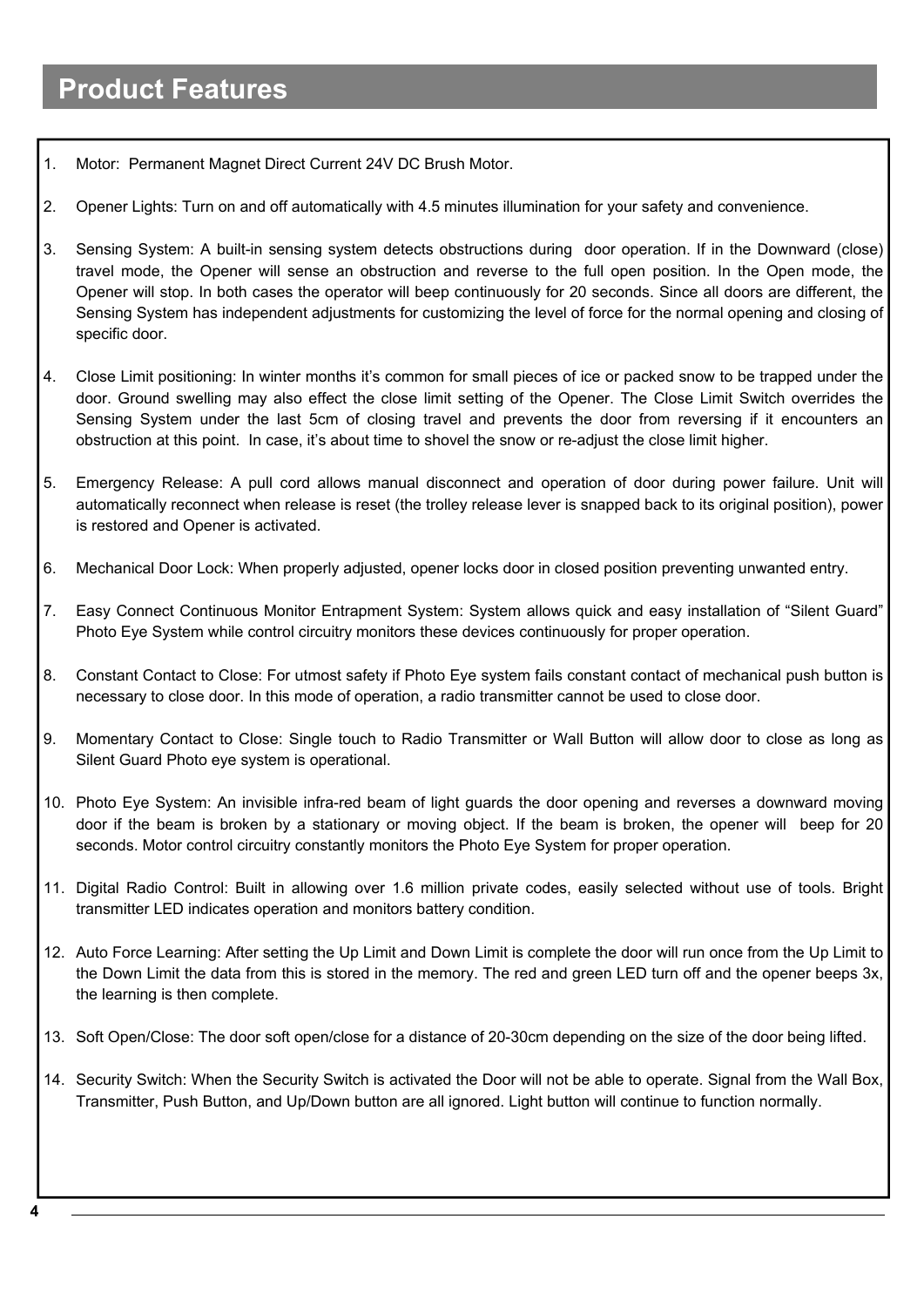## **Door Test**

Before beginning installation of the operator please complete the following test to insure that your door is balanced and in good working condition. A poorly balanced door could cause severe personal injury and damage to the opener. Always have a qualified garage door service person make any needed adjustments and/or repairs to your door before proceeding with installation.



- 1. Raise and lower the door and check closely for areas of sticking and binding. Check for loose hinges, wobbly rollers, frayed cables and damaged or broken springs. Contact a qualified garage door service person to make the necessary adjustments.
- 2. Lift the door approximately halfway. When released, the door should stay in that position. If door pulls open or moves downward, the spring mechanism is not adjusted properly. Contact a qualified garage door service person to make the necessary adjustments.
- 3. When properly installed and adjusted the door will remain clear of the opening, when allowed to rest at its natural full open position. If door drifts up or down the door is not adjusted properly. Contact a qualified garage door service person to make the necessary adjustments.



Do not install the opener until these adjustments and repairs have been made.

**!** Carefully follow the instructions for the assembly and installation of the garage door opener contained in this manual

### **Tools Required for Assembly and Installation**

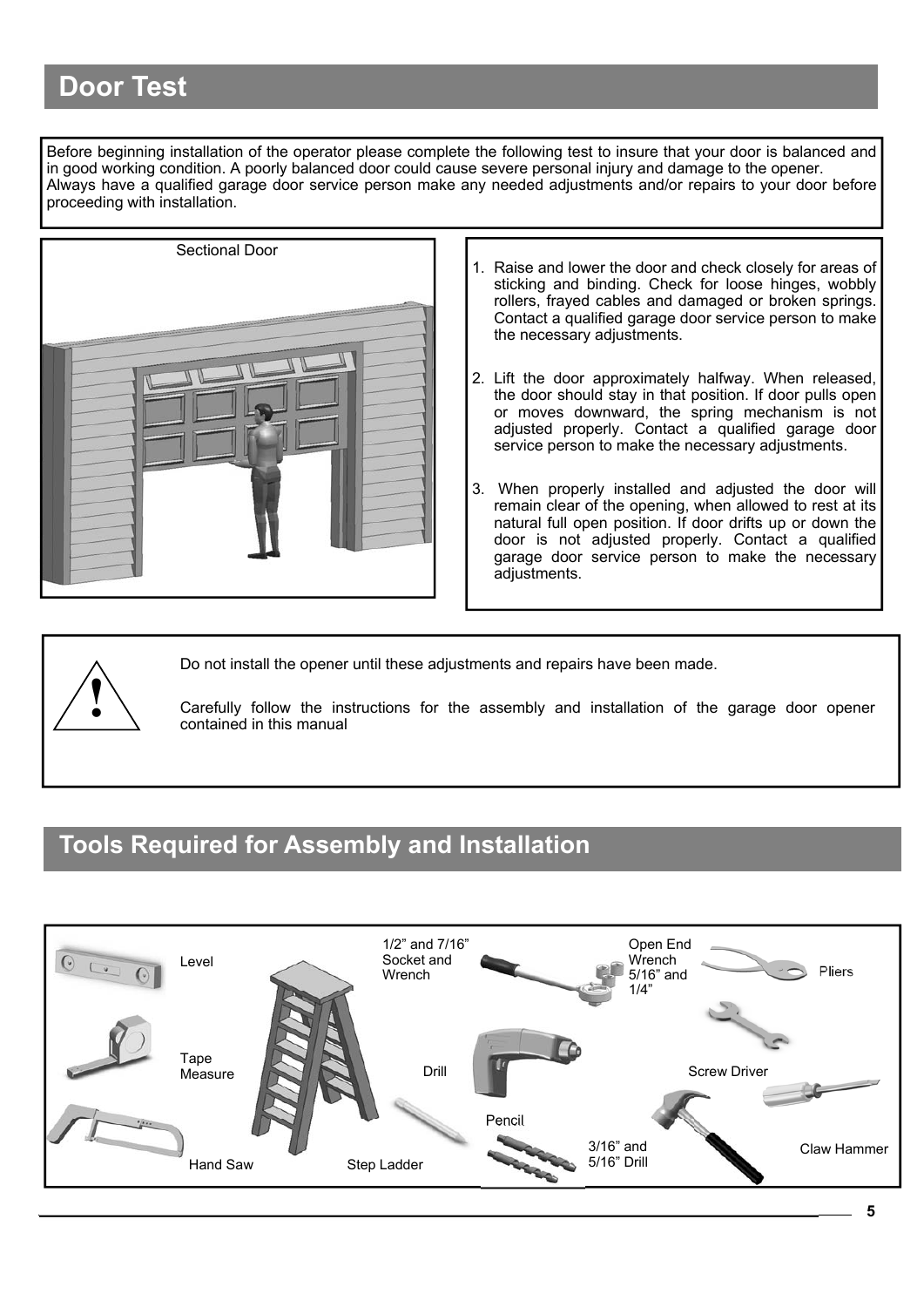# **Components Identification and Inventory**





- **(05) Flange Nut 1/4"-20 (8pcs)**
- **(06) Nylon Plug A10X50 (7pcs)**
- **(07) Coach Screw 5/16"-9 x 41 (7pcs) (08) Hex Bolt 5/16"18x1'' (2 pcs)**
- **(09) Clevis Pin Short (1 pcs)**
- **(10) Flange Nut 5/16"-18 (2 pcs)**
- **(11) Clevis Pin Long (1 pcs)**

**(4)** 

**(5)** 

**(3)** 

**(7)** 

**(8)** 

**(9)**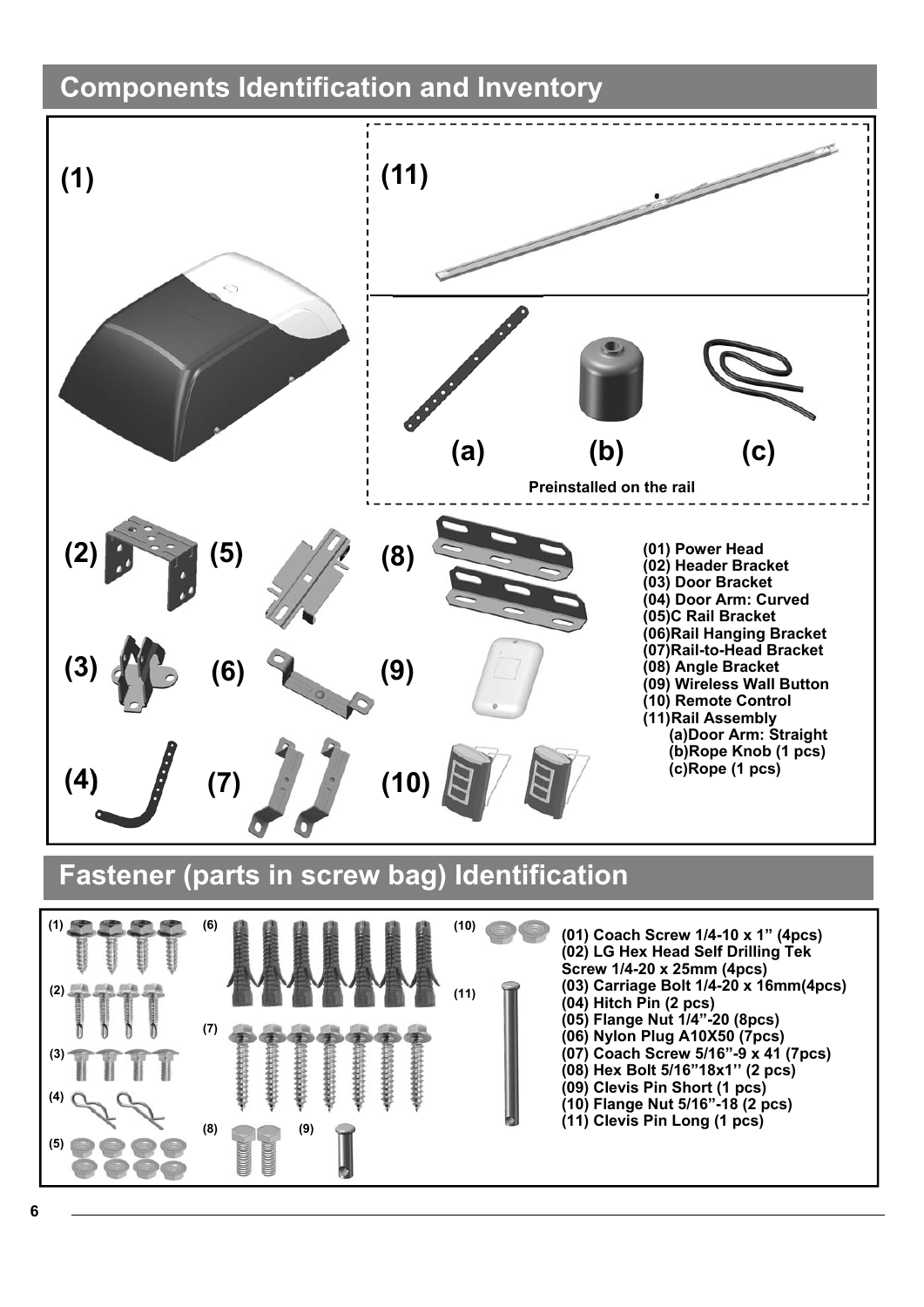## **Assembly 01**

### **STEP 1.**

Remove packing materials.



### **STEP 2.**

Place the rail support on the power head. Align rail and power head and slide rail over drive shaft & retaining lugs. Fasten with 4 nuts.

### **STEP 3.**

Adjust the tension of chain/belt at end rail. Turn clockwise to tighten and counterclockwise to loosen.

**NOTE**: Improper tension will result in abnormal opener operation.

### **STEP 4.**

Install head bracket. The height is seen in fig.5 Head bracket position is higher than header wall and mark the horizontal line.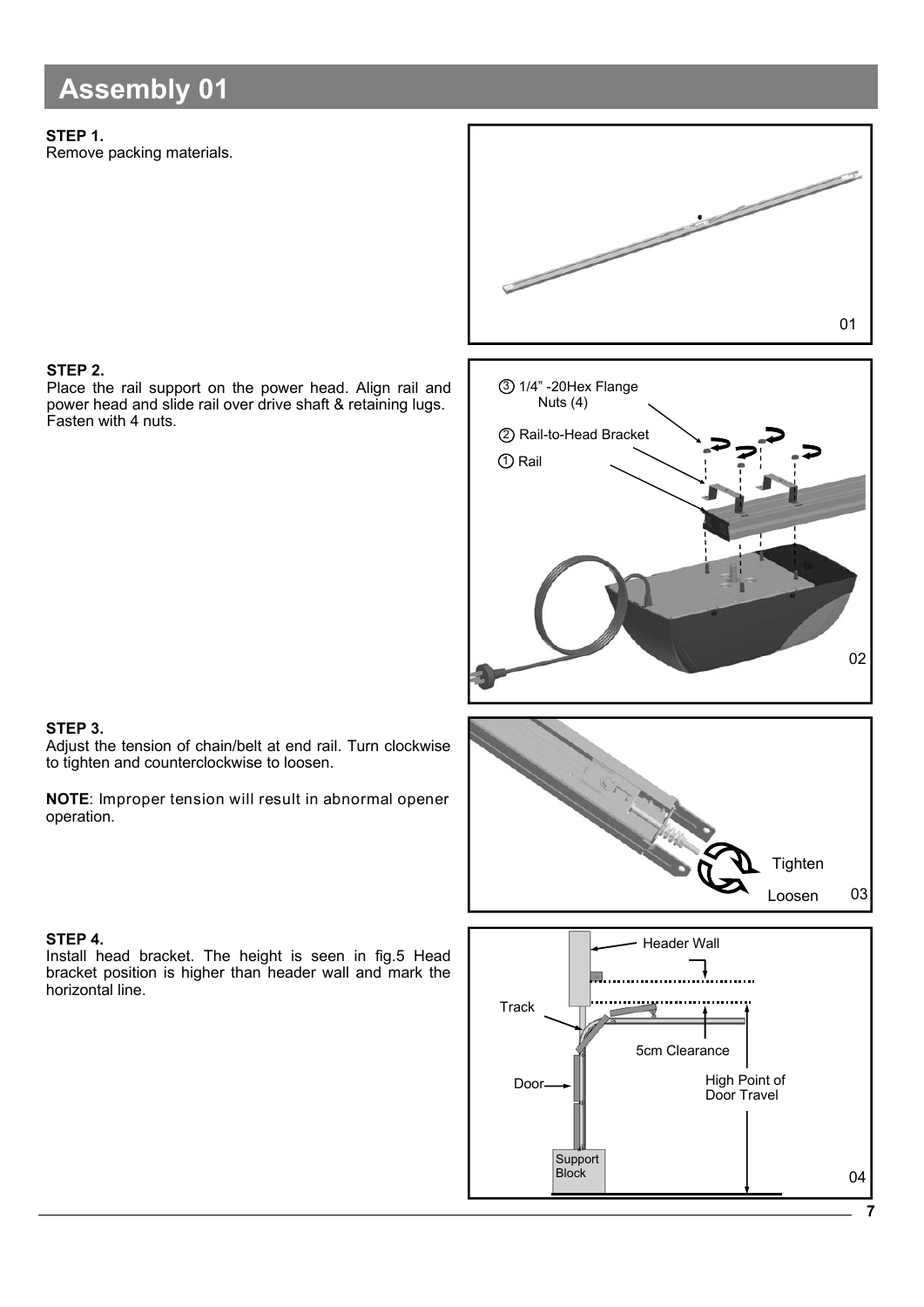# **Assembly 02**





#### **STEP 5.**

Make a centerline on door frame, and cross the previous horizontal line. Fasten the cross point with screws.

#### **STEP 6.**

Mount door bracket at the position of center of top panel with screws.

### **STEP 7.**

Connect track end and header bracket using clevis pin long. Insert hitch pin into clevis pin long .





#### **STEP 8.**

Open the door to the full open position. Allow 5cm of space between the rail and the door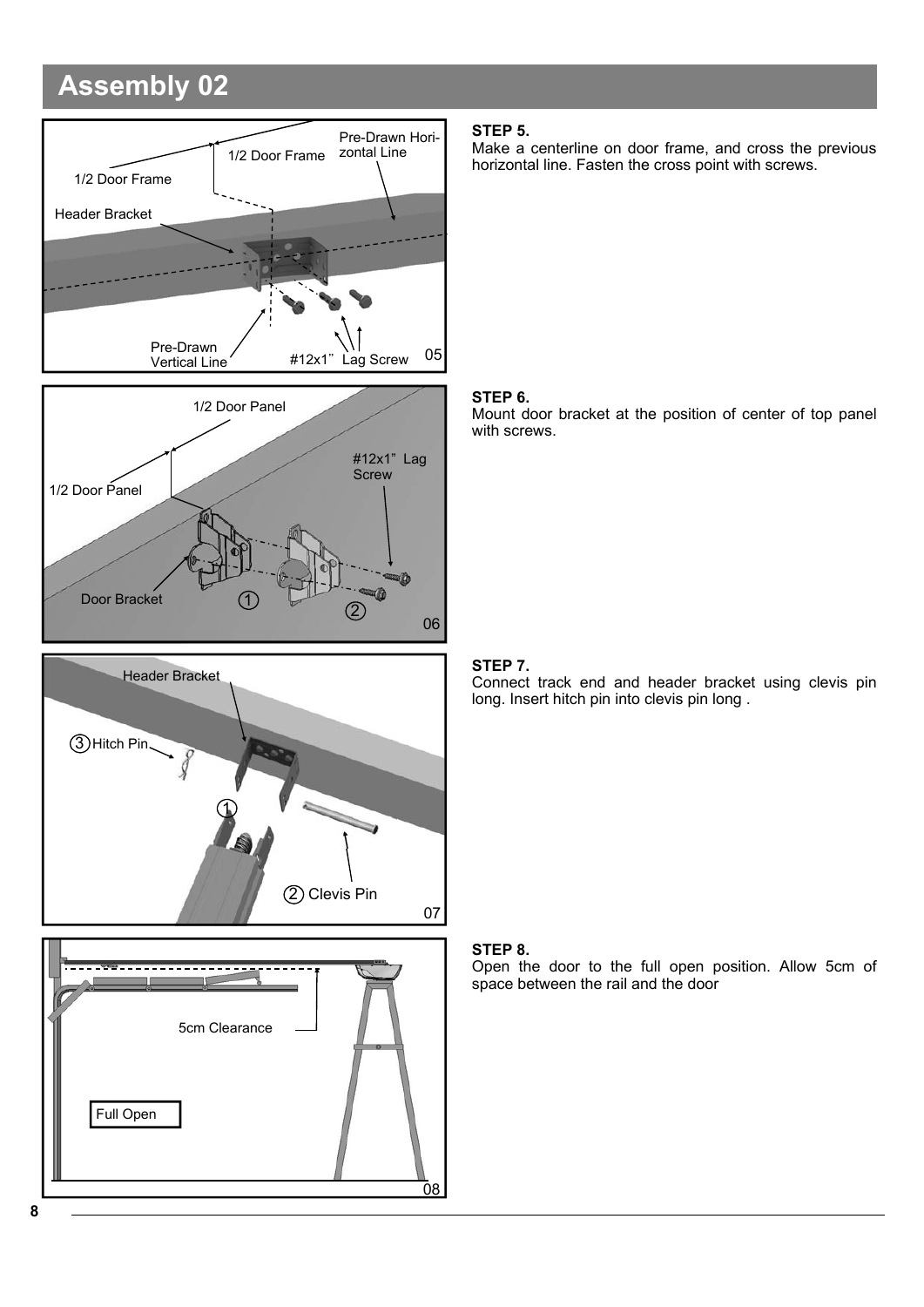# **Assembly 03**

### **STEP 09.**

Attach hanging bracket and angle bracket to the rail

**STEP 10.**  Insert curved arm into door bracket using clevis pin short.



### **STEP 11.**

Connect straight arm and curved arm and adjust to the required length. Fix it with hex bolts and flange nuts.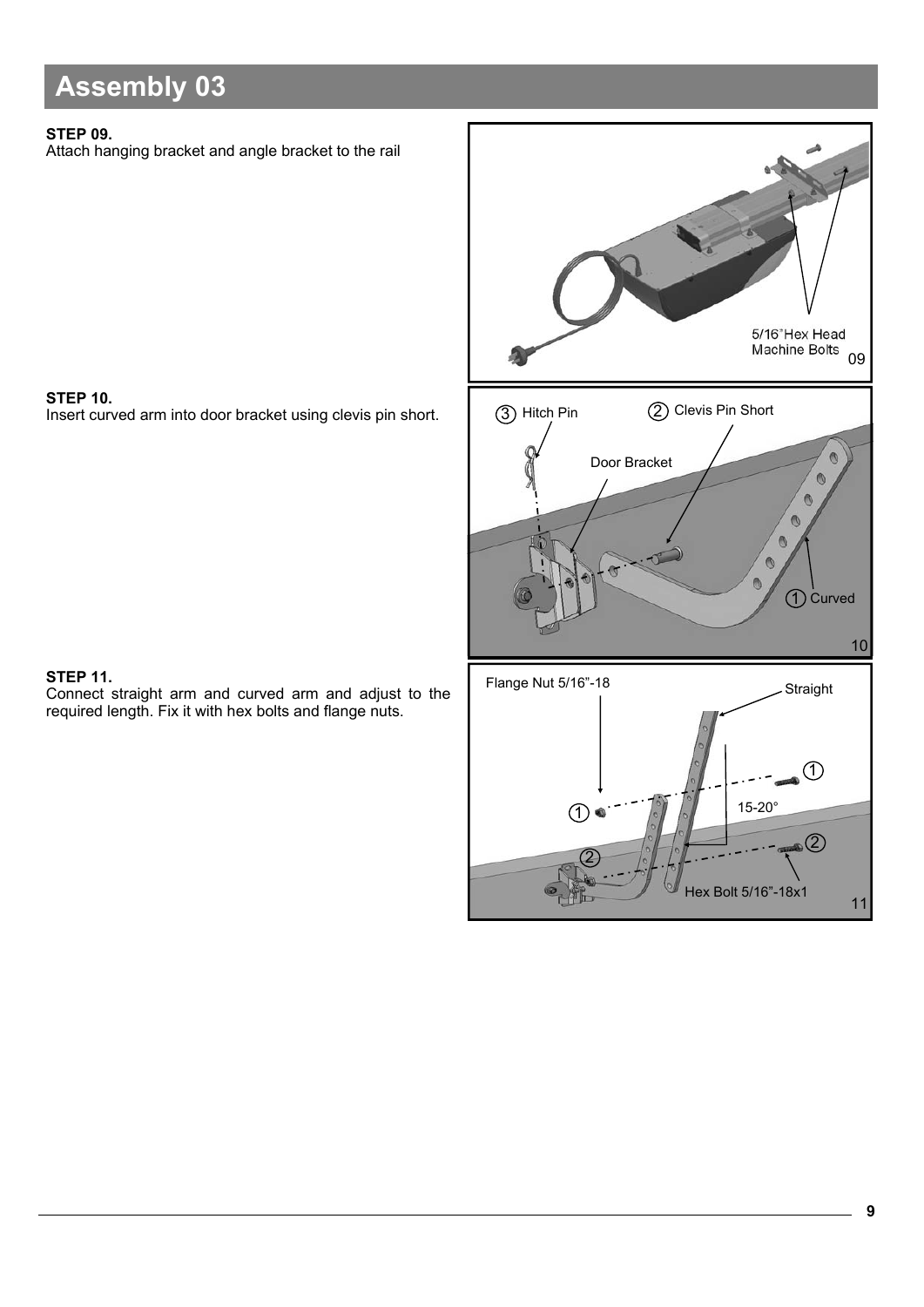### **Interface**



# **Connecting Photo Eye Safety System (OPTIONAL)**



**Fig. 1 (Floor Mount)**

# **PHOTO EYE PHOTO EYE** From one of the Photo Eye  $\frac{1}{1}$  From the other one **Fig. 2**

### **Mounting Photo Eye Safety System**

- 1. Place the Photo Eyes facing each other on each side of the garage door, as shown in Fig.1.
- 2. If attaching to concrete, secure the photo eyes using concrete anchors and bolts (not provided).
- 3. If necessary, align the Photo Eyes by loosening the wing nut.

### **To Connect Photo Eye Safety System**

- 1. Connect a pair of wires from either one of the Photo Eyes to a pair of "PHOTO EYE" terminals on the rear of the Opener as shown in Fig. 2.
- 2. Repeat above step to connect the other Photo Eye.
- 3. Remove the Photo Eye Selector jumper
- 4. Disconnect and reconnect power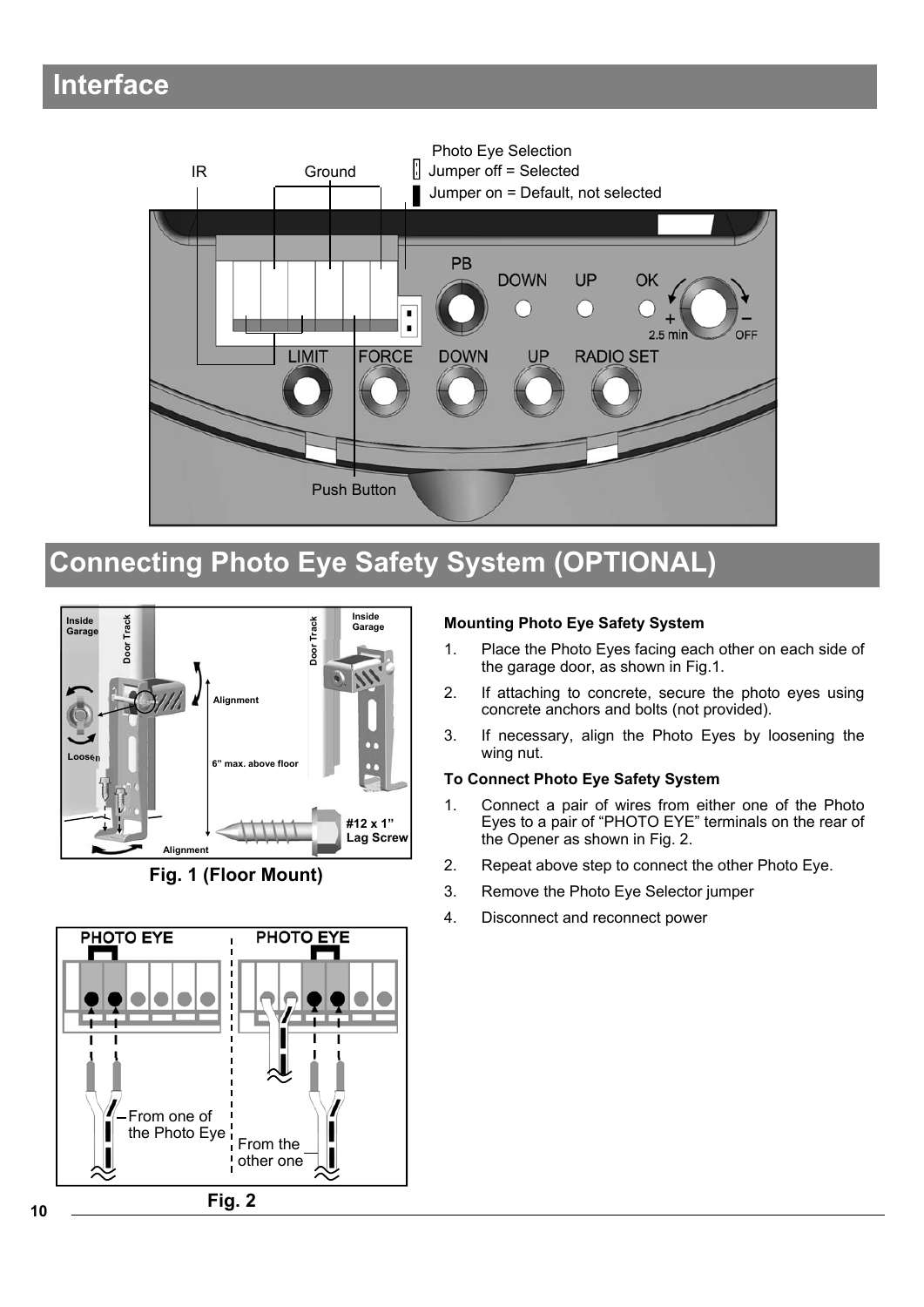# **Travel Limit Adjustment— I. UP Limit**

### **! WARNING**

To prevent SERIOUS INJURY or DEATH from improper Force Adjustment:

- DO NOT adjust force to compensate binding or sticking of the garage door. Call a qualified garage door service person to make necessary adjustments in case of binding.
- DO NOT increase force beyond minimum force required for closing the door. Too much force will cause improper operation of safety reversal mechanism.
- After ANY adjustments, Safety Reverse Test MUST be performed to ensure the door reverses on contact with a 5cm high object.
- NOTICE: This opener will not work until you set the travel limits and the travel force adjustment. The opener will beep 5 times if it is operated without programming.



### **About Travel Limit Adjustment**

Limit Adjustments regulate the fully-open (UP limit) position and fully-closed (DOWN limit) position, at which the door will stop when opening and closing.

**Make sure the trolley is engaged before proceeding adjustments.** 

### **I. Setting UP Limit**

Press "LIMIT" button once to enter Travel Limit Adjustment. "UP" indicator (green) is on\*.

 \*NOTE: Once you have pressed and released the "Limit" button, the "UP" light will stay for 10 seconds for you to press the "UP" button and begin programming. If the "UP" light goes out before you are finished you need to start over.

- 2. Press & hold the "UP" button, the door travels up. You may use both "UP" or "DOWN" buttons to inch-adjust the door to the desired UP limit position.
- 3. Make sure there is enough clearance for your vehicle(s), and there is a minimum 2" (5cm) gap between Trolley and Powerhead.
- 4. Once the door is at the desired UP limit position, press "LIMIT" button once, "OK" indicator (orange) flashes and goes off. The UP limit is set.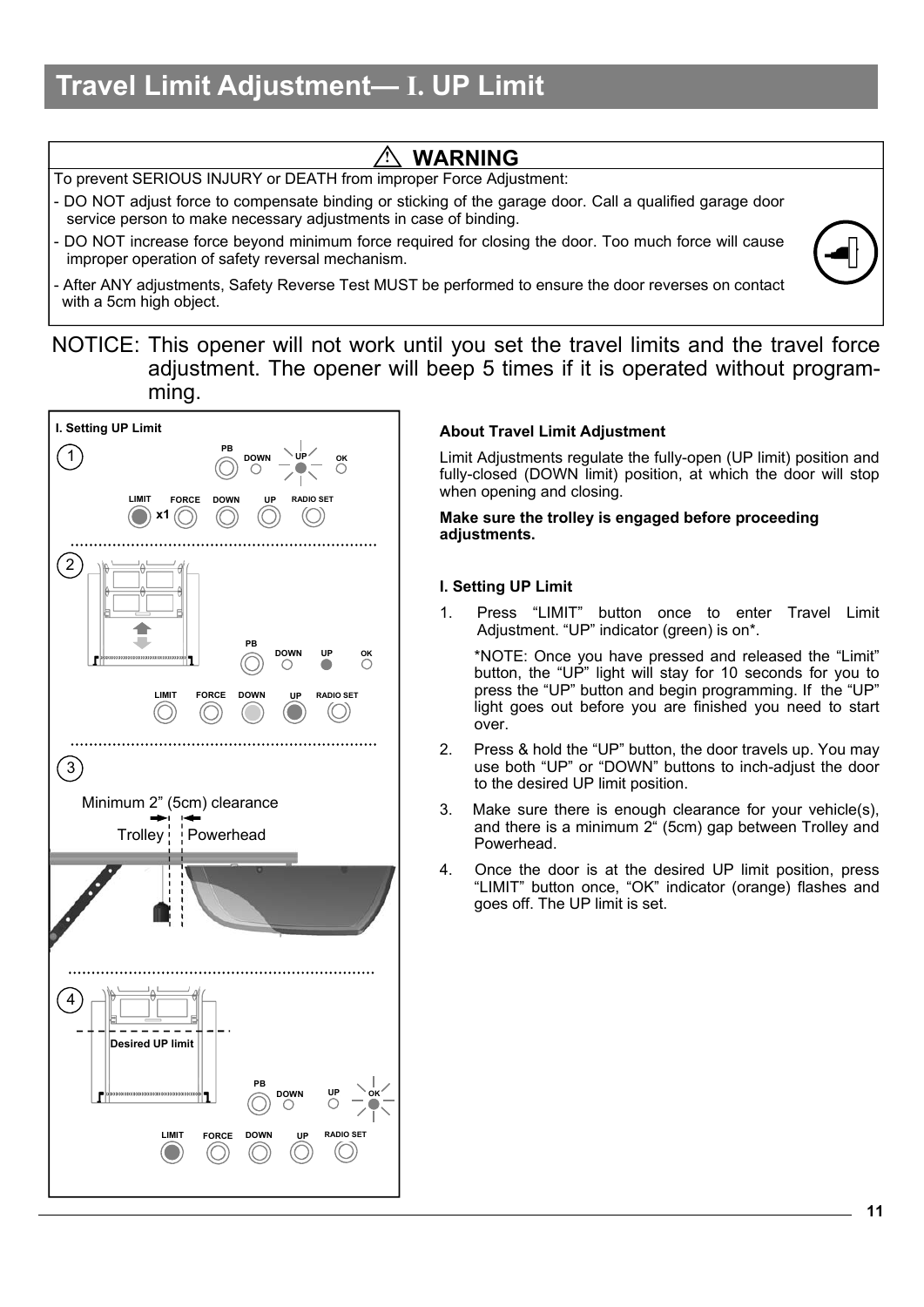# **Travel Limit Adjustment— II. DOWN Limit**

| <b>WARNING</b>                                                                                                                                                               |  |
|------------------------------------------------------------------------------------------------------------------------------------------------------------------------------|--|
| To prevent SERIOUS INJURY or DEATH from improper Force Adjustment:                                                                                                           |  |
| - DO NOT adjust force to compensate binding or sticking of the garage door. Call a qualified garage door<br>service person to make necessary adjustments in case of binding. |  |
| - DO NOT increase force beyond minimum force required for closing the door. Too much force will cause<br>improper operation of safety reversal mechanism.                    |  |
| - After ANY adjustments, Safety Reverse Test MUST be performed to ensure the door reverses on contact<br>with a 5cm high object.                                             |  |

### NOTICE: The opener will not work until you set the travel limits and the travel force adjustment.



#### **CAUTION: WHILE SETTING THE DOWN LIMIT, CAREFULLY WATCH DOOR TRAVEL DISTANCE. RELEASE BUTTON WHEN THE DOOR MAKES CONTACT WITH THE GROUND!**

### **II. Setting DOWN Limit**

1. Following UP limit setting, press "LIMIT" button twice to enter DOWN-limit setting. "DOWN" indicator (red) is on\*.

 \*NOTE: Once you have pressed and released the "LIMIT" button, it will stay for 10 seconds for you to press the "DOWN" button and begin programming. If the "DOWN" light goes out before you are finished you need to start over.

- 2. Press & hold the "DOWN" button, the door travels down. You may use both "UP" or "DOWN" buttons to inch-adjust the door to the desired DOWN limit position.
- 3. Once the door is at the desired DOWN limit position, press "LIMIT" button once, "OK" indicator (orange) flashes and goes off. DOWN limit is set.

Both "UP" and "DOWN" (green and red) indicators are now on, indicating that both UP and DOWN limits are set, and the opener is ready for Auto Force Adjustment, see Page19.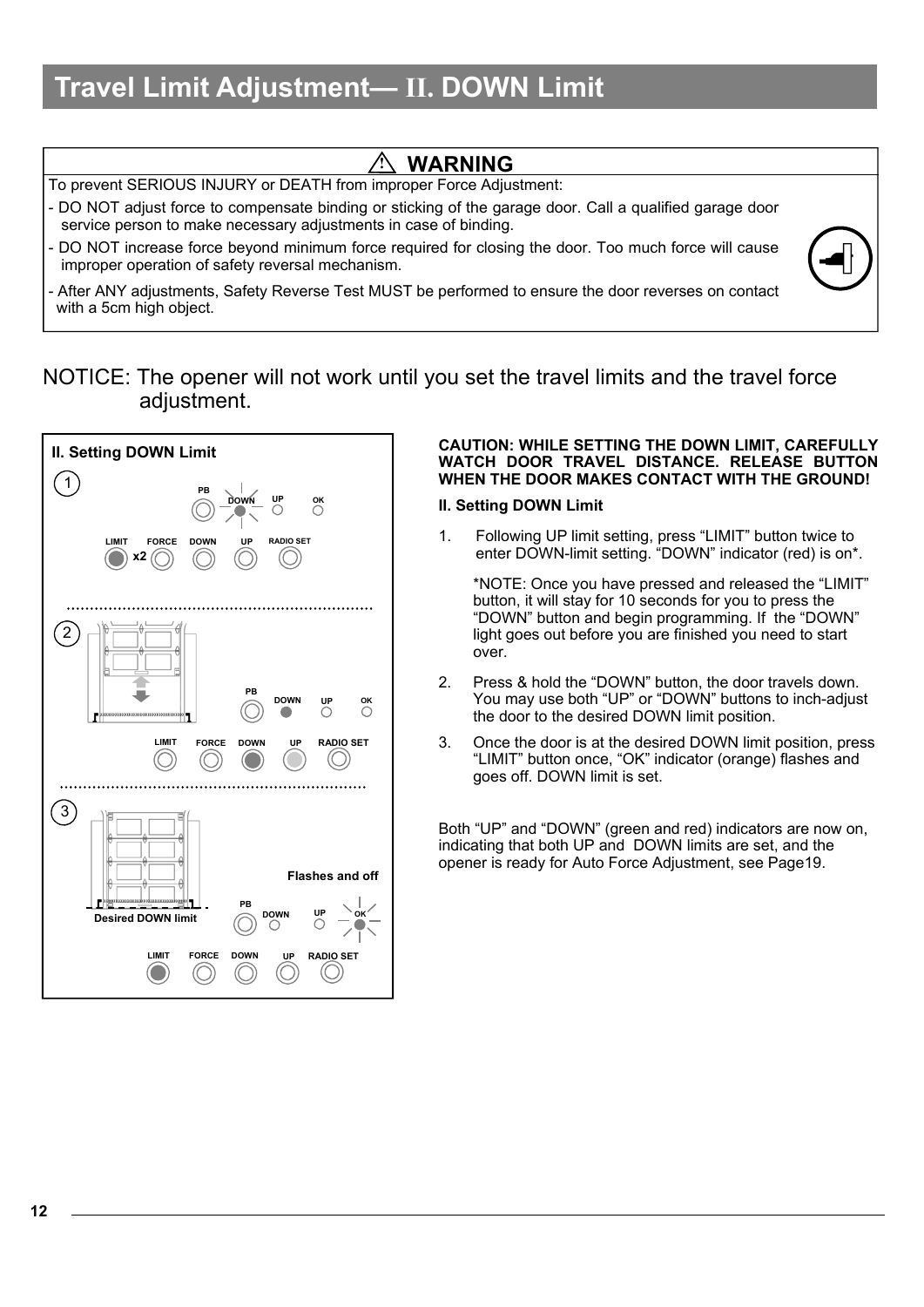# **Auto Force Adjustment**

### **! WARNING**

To prevent SERIOUS INJURY or DEATH from improper Force Adjustment:

- DO NOT adjust force to compensate binding or sticking of the garage door. Call a qualified garage door service person to make necessary adjustments in case of binding.
- DO NOT increase force beyond minimum force required for closing the door. Too much force will cause improper operation of safety reversal mechanism.
- After ANY adjustments, Safety Reverse Test MUST be performed to ensure the door reverses on contact with a 1.5" high object (2x4 laid flat).



**Following limit-setting, the unit is now ready to automatically adjust the forces for opening and closing the door. Proceed with the following steps to complete adjustment.**

- 1. With both "UP" and "DOWN" indicators are on after Travel Limit Adjustment, press the "FORCE" button once to enter Auto Force Adjustment.
- 2. The door will travel up automatically (I) and stop at UP limit for 2 seconds (II). Door will then travel down automatically (III) and stop at down limit (IV).
- 3. The "OK" indicator (orange) will flash with beeps, the Auto Force Adjustment is completed.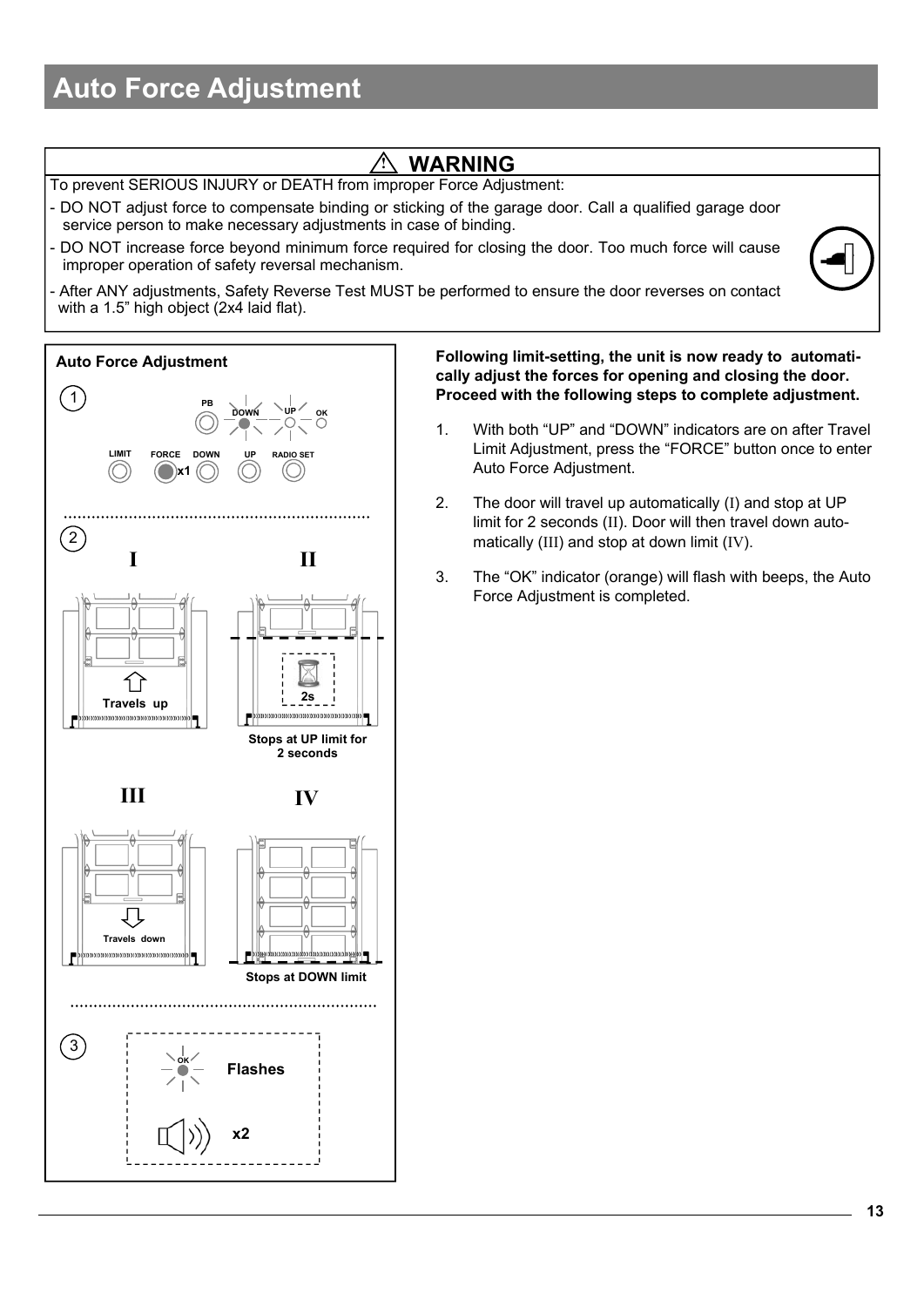### **Testing the Safety Reverse System**



**Warning:** Failure to Test Reversing System Could Result in Death or Serious Injury. Test This System Once A Month.



To test the Opener Reversing Feature at floor level place a solid object 5cm thick on the ground so that the center of the door will come into contact with it. Close the door. If the close force adjustments are correct, the door will reverse within one and a half seconds upon contacting the object and travel to the full open position. The door will emit short beeps continuously for 25 seconds. If this does not occur, re-check Limit Adjustments on pg.13 and Force/Sensitivity Adjustments pg.14.

**Note:** Any time any adjustments are made to Limits or Sensitivity, You must retest the opener for the Reversing Feature at floor level as outlined above.

> **Warning:** The Sensitivity System Reversing Test should be performed monthly to ensure that this important system remains in proper adjustment



**Warning:** A damaged or malfunctioning Photo Eye System can enable a garage door to close on people or property, causing serious injury or even death. Perform this test monthly to ensure proper operation.



### **Testing the Photo eye system (OPTIONAL)**

Start the door down and then place an obstacle approximately 20cm high by 30cm wide in the path of the beam. The Red Pilot Light on the Silent Guard Photo Eye System should go off. The door should stop for 1-1/2 seconds and reverse to the full open position. The Opener will emit long beeps continuously for 20 seconds. If the door is moving up and the beam is broken, the door will continue up to full open. With the door fully open and at rest, place the obstacle in the path of the beam once again. Activate the Wall Push Button, The Opener will revert to and remain in the Up limit position. Hold the Wall Push Button to close the door (door will beep while it travels to the down limit position).

\*Auto Close Timer is only available with the Photo Eye System present.

**NOTE:** If the garage door travels more than 5cm in a downward path after releasing the button, the Silent Guard Photo Eye System is malfunctioning. Check all electrical connections and alignment of the Photo Eye System.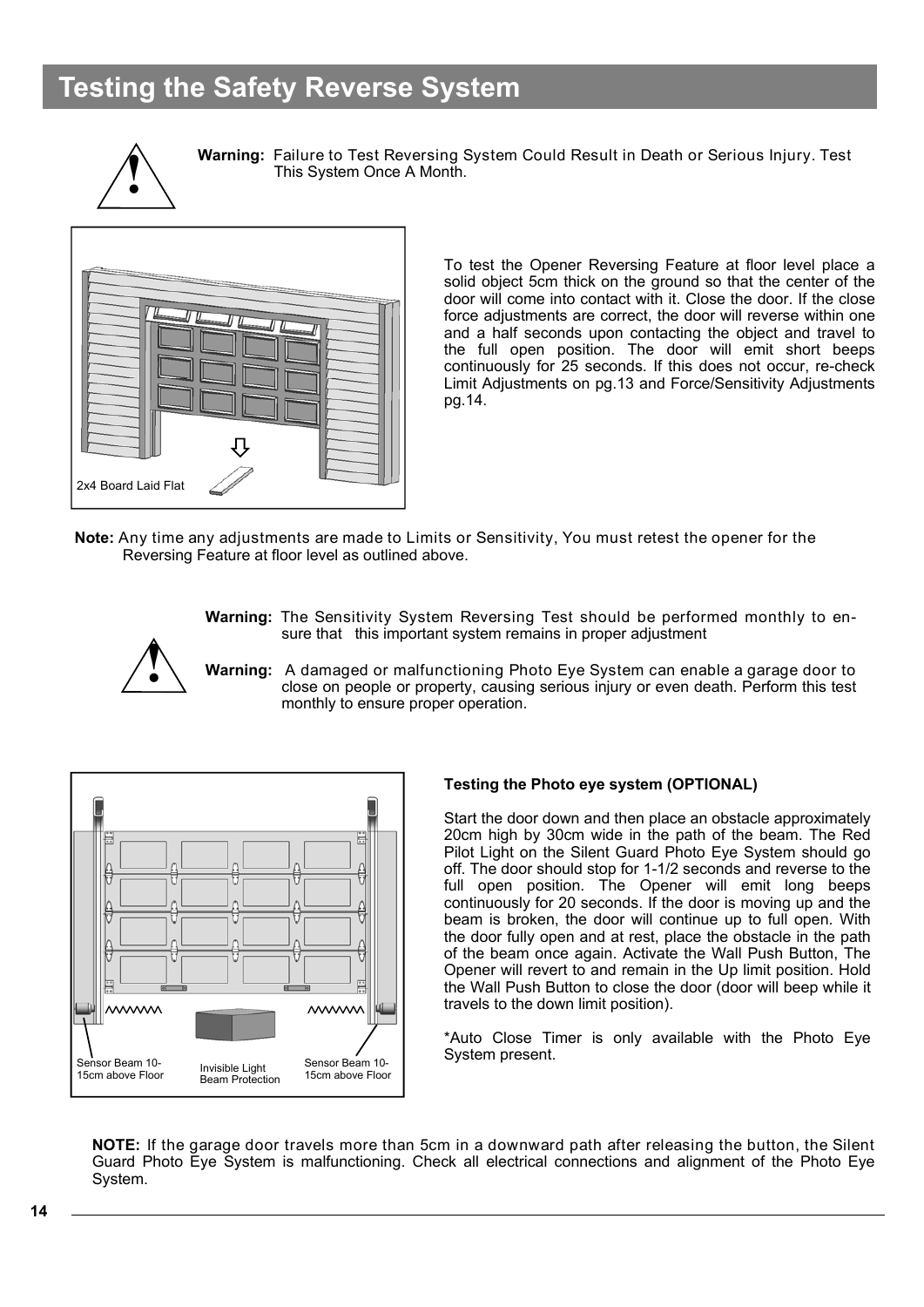1. To program transmitter, press "SET" button, "OK" LED glows with a beep. The unit is ready to accept a transmitter within a 30 seconds time frame.



2. Press desired button on the transmitter within 30 seconds.



3. The operator beeps twice, acknowledging the transmitter is set.



### **To ERASE ALL transmitters :**

Press and hold "RADIO SET" button for about 5 seconds until "OK" LED flashes and beeps 3 times.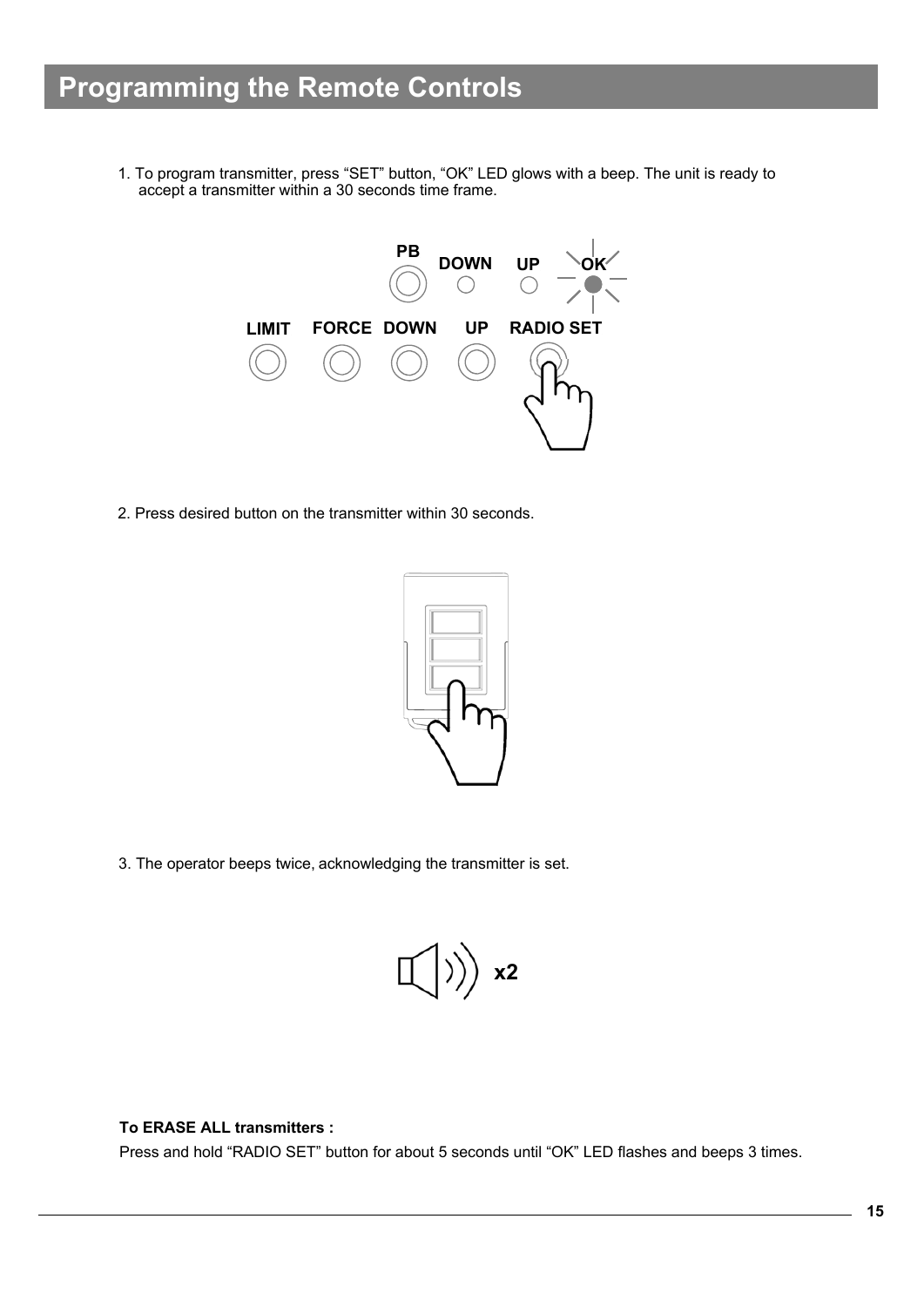# **Final Installation**

### **Make Sure That:**

- 1. The front and rear mounts for the opener are sound and secure and the rail is positioned correctly above the high arc of the door and that the opener is positioned over the door action centerline.
- 2. For sectional doors and tilt doors, the position of the door arm with the opener closed, is such that its connecting point on the trolley is 12cm to 20cm behind its connecting point on the door bracket. The door arm should never be perfectly vertical when the door is in the closed position (there should be an angle of 15-20°).
- 3. The emergency release knob and cord are secured to the emergency release lever on the trolley. The knob is located 180cm above the floor and requires no more than 20kgs pull to actuate. The trolley and release mechanism are properly lubricated. **Recommend: Silicone based lubricant**
- 4. The standard push button is in such a position and at such a height that it can only be actuated by an adult. The caution label is prominently displayed next to the push button.
- 5. All wiring is correct to code. There is ground continuity in the supply. The ground prong on the power cord is intact.
- 6. All ropes have been removed from the door, and any lock mechanisms removed or disabled. The door moves freely without binding when operated manually. The door is correctly balanced and lubricated. All door hardware is secure and sound. The sensitivity has been adjusted to minimum force. The appropriate warning sticker has been affixed to the door.
- 7. The door reverses on obstructions to within 5cm of the floor. The floor beneath the closed door provides uniform contact.
- 8. The manual is attached to the wall near the push button.
- 9. On doors with extension type springs, safety restraint cables have been installed through the springs.
- 10. There is surge protection on the power line to the opener.

**\*\*\*Operators recommend photo eyes to be installed on all garage doors for added safety\*\*\***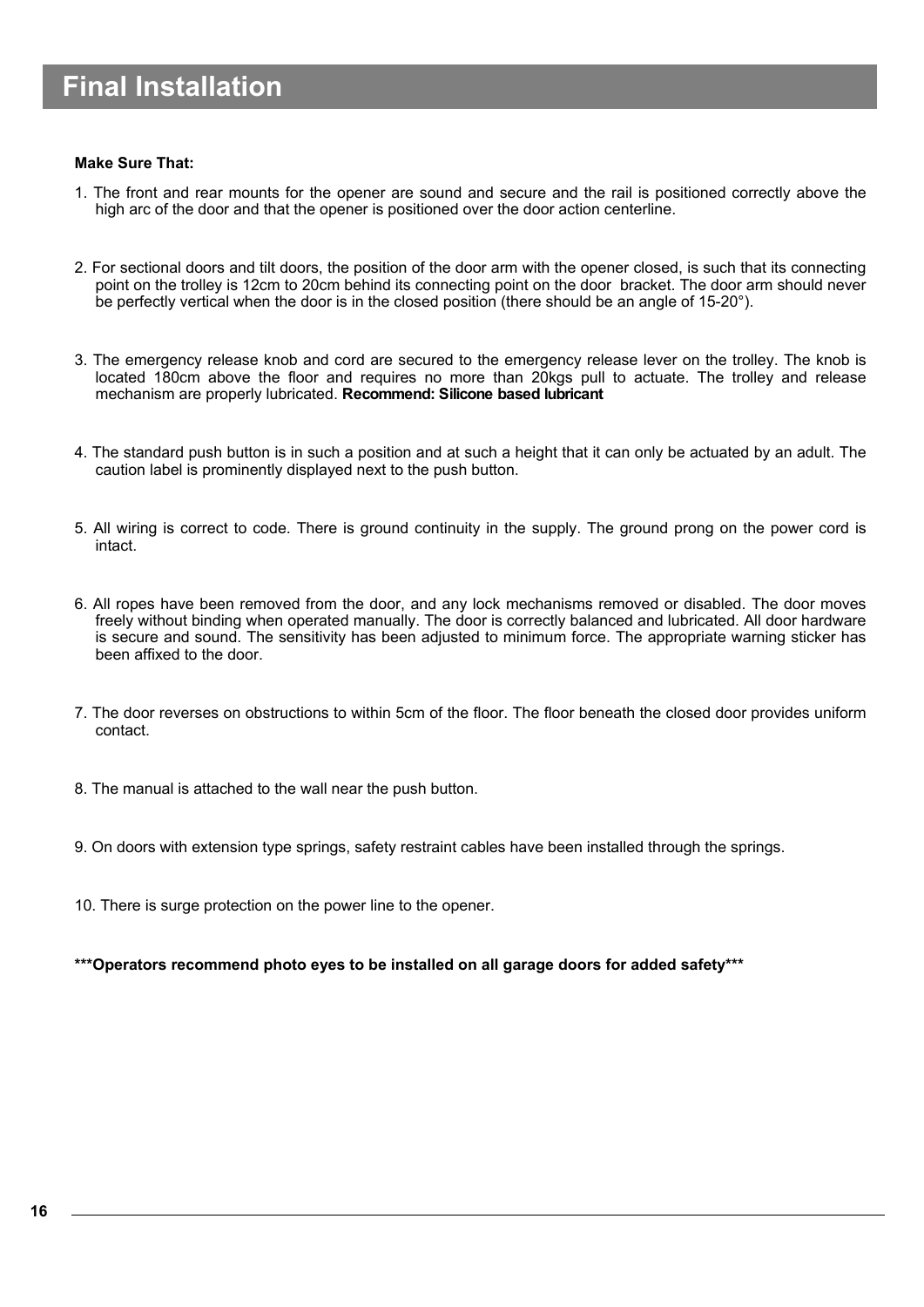# **After the Installation**

- 1. Never permit children to play with or operate the garage door opener either from the wall station or the remote controls. Keep radio transmitter locked in the car. Misuse of the push button or transmitter could result in serious injury or even death.
- 2. Open the garage door with the remote controls only when the garage door is fully visible to you and clear of all obstructions. The garage door should be kept in sight until it is completely open or closed and you are certain that the garage door opener has shut off.
- 3. Attempting to exit the garage through the garage door opening, while the door is in motion, is a very dangerous activity that could result in serious injury or even death.
- 4. Children and pets should always be clear of the door opening while the garage door is in motion.
- 5. Check the safety reverse mechanism at least once a month to make sure that it will reverse with the minimum amount of force. Also check to be sure that the door will reverse within 5cm of the floor. See p.14.
- 6. Check the manual operation of your garage door at least every 90 days to be sure that it is operating smoothly and does not bind or stick. Tighten all bolts on the door and visually check all hardware including springs for wear of damage. **Caution**: If service is needed contact your local garage door service person.
- 7. Do not decrease the safety reversing sensitivity mechanism to overcome a damaged or poorly operating door. This will adversely affect the operation of the safety reverse mechanism which could result in damage to the door, personal injury or even death.

**Caution:** Never operate the door opener if the reversing mechanism is not functioning properly.

- 8. Whenever possible, the manual disconnect should only be used when the door is fully closed. Caution: Extreme care must be taken whenever the disconnect cord is pulled with the door partially open. Weak or broken springs may allow the door to fall rapidly resulting in property damage, personal injury or death. If a broken spring is evident, contact your local garage door service person immediately before disconnecting the door from the opener. Never attempt servicing a broken spring.
- 9. Always disconnect electrical power supply to the opener when performing any maintenance or service to the opener or garage door. Failure to do so could result in electrical shock, property damage, personal injury or death.
- 10. If any damage to any mechanical or structural component of the opener is observed, discontinue use and contact your local garage door service person immediately.
- 11. If the door auto reverses, please ensure there is no obstruction to the track or door.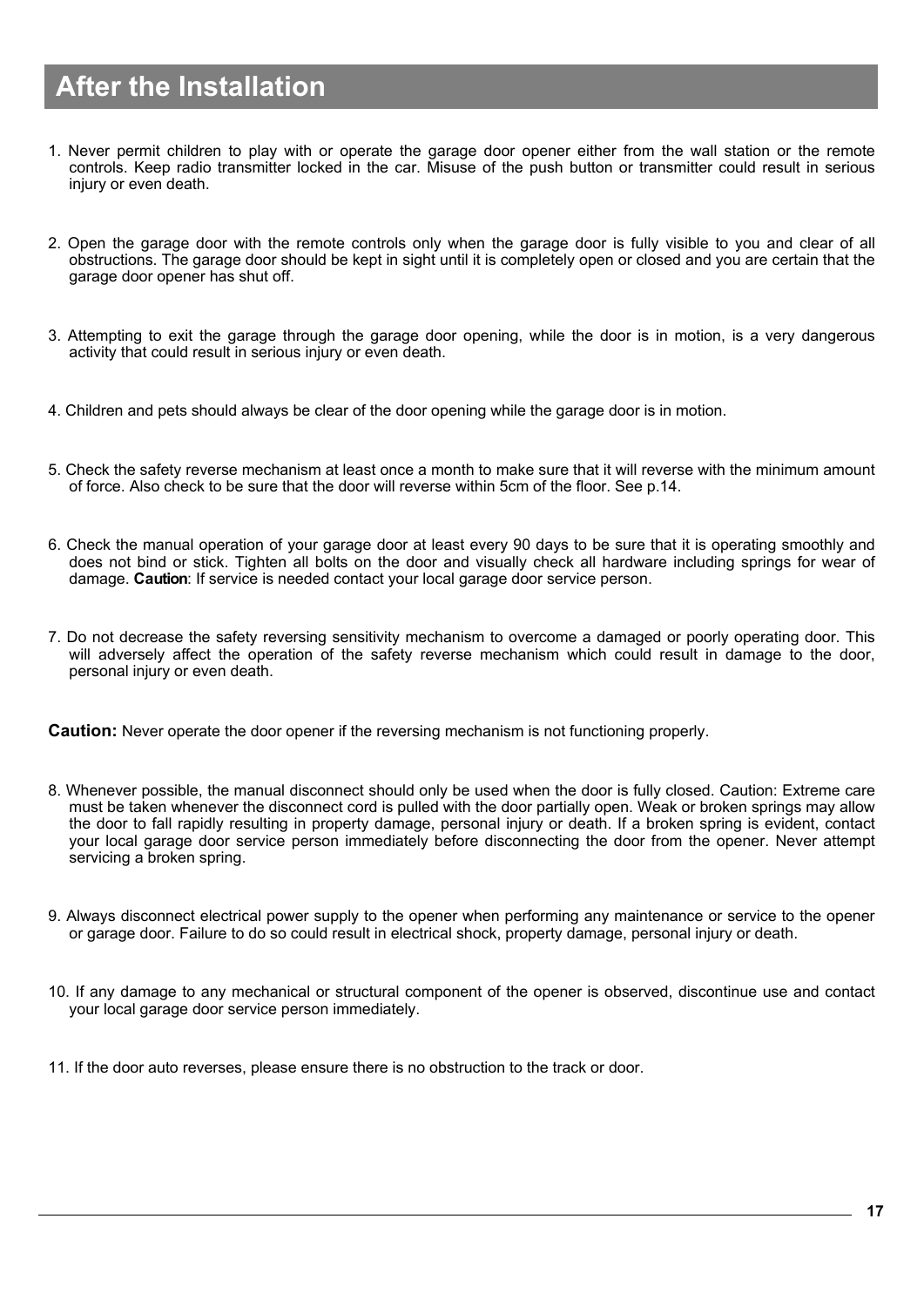# **Rail and Hardware Parts List(GDC6)**



| $A-1$   | <b>Housing Assembly</b> | $A-2$ | Dome Cover             | $A-3$ | <b>LED Light</b> |
|---------|-------------------------|-------|------------------------|-------|------------------|
| $A-4$   | Logic Board             | $A-5$ | Logic Board Holder     | $A-6$ | Motor            |
| $A - 7$ | Transformer             | $A-8$ | <b>LED Light Cover</b> | $A-9$ | l Chassis        |
|         | A-10   Power Cord       |       |                        |       |                  |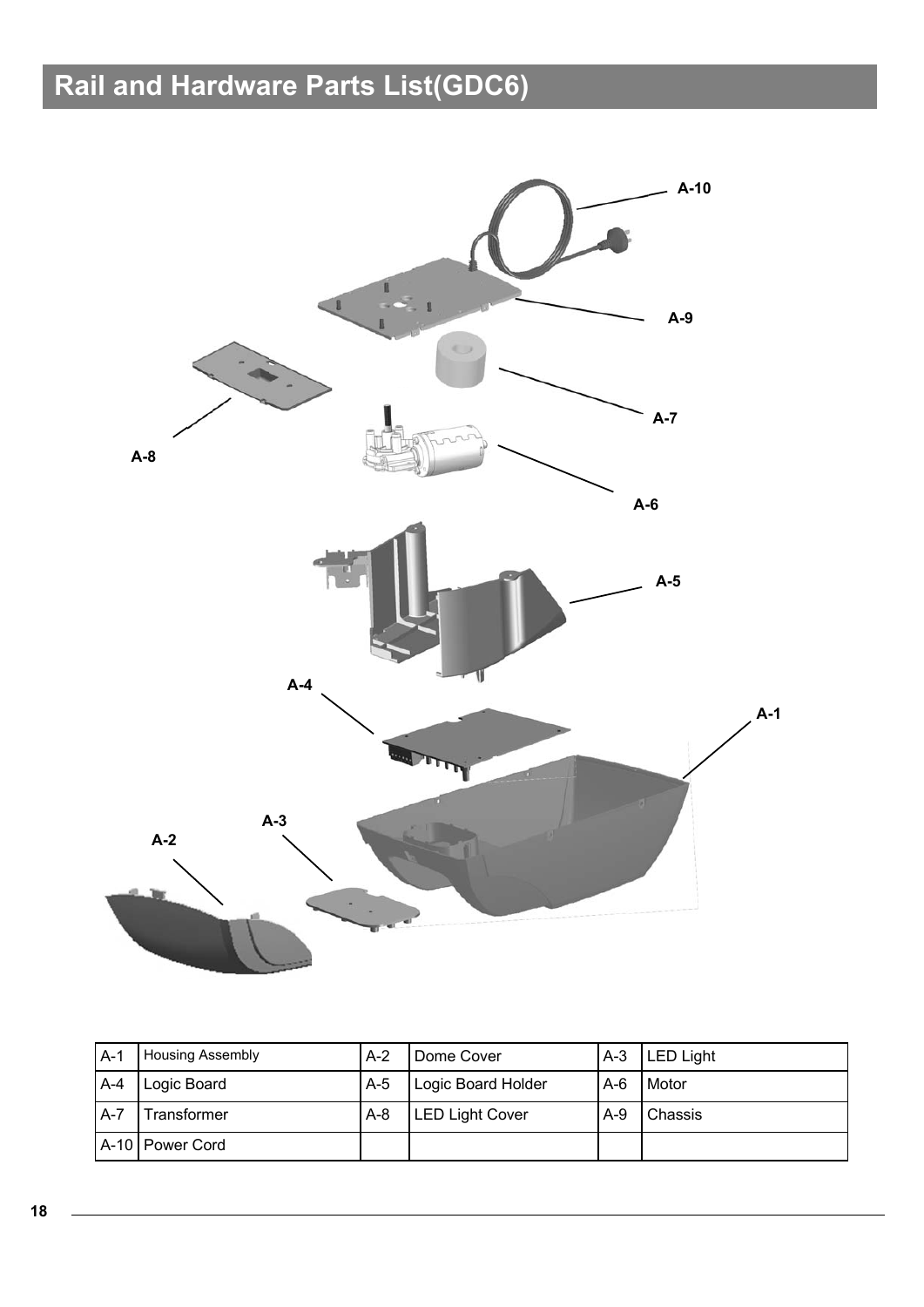# **Rail and Hardware Parts List(GDC12)**



| $B-1$  | <b>Housing Assembly</b> | $A-2$  | Dome Cover         | $A-3$ | <b>LED Light</b>       |
|--------|-------------------------|--------|--------------------|-------|------------------------|
| B-4    | Logic Board             | $A-5$  | Logic Board Holder | $B-6$ | <b>RPM</b> Encoder     |
| $IB-7$ | <b>Motor</b>            | $A-8$  | Transformer        | $B-9$ | <b>LED Light Cover</b> |
| $A-9$  | Chassis                 | $A-10$ | Power Cord         |       |                        |